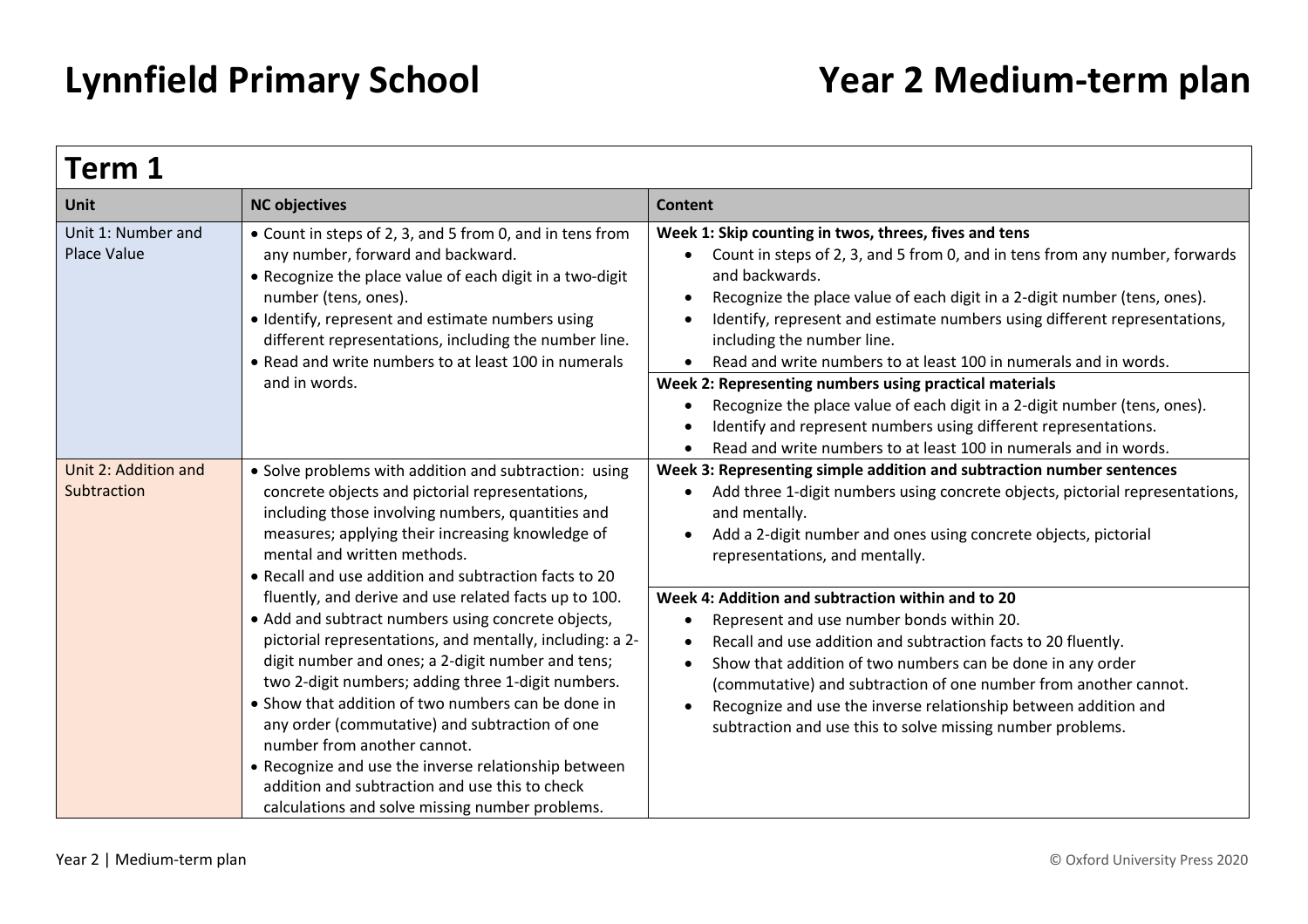| Unit 3: Multiplication     | . Recall and use multiplication and division facts for the                                             | Week 5: Multiplication as repeated addition                                                                                                                          |
|----------------------------|--------------------------------------------------------------------------------------------------------|----------------------------------------------------------------------------------------------------------------------------------------------------------------------|
| and Division               | 2, 5 and 10 multiplication tables, including<br>recognizing odd and even numbers.                      | Recall and use multiplication facts for the 2 multiplication table, and begin<br>$\bullet$<br>practising counting in 3s.                                             |
|                            | • Solve problems involving multiplication and division,                                                | Recall and use multiplication facts for the 5 and 10 multiplication tables.<br>$\bullet$                                                                             |
|                            | using materials, arrays, repeated addition, mental                                                     | Recognize odd and even numbers.<br>$\bullet$                                                                                                                         |
|                            | methods, and multiplication and division facts,                                                        |                                                                                                                                                                      |
|                            | including problems in contexts.                                                                        | Week 6: Missing number problems                                                                                                                                      |
|                            |                                                                                                        | Recall and use multiplication and division facts for the 2 multiplication<br>$\bullet$                                                                               |
|                            |                                                                                                        | table, and begin practising counting in threes.<br>Recall and use multiplication and division facts for the 5 and 10<br>$\bullet$                                    |
|                            |                                                                                                        | multiplication tables.                                                                                                                                               |
|                            |                                                                                                        | Solve problems involving multiplication and division, using materials and                                                                                            |
|                            |                                                                                                        | arrays, including problems in contexts.                                                                                                                              |
| Unit 4: Addition and       | • Solve problems with addition and subtraction using                                                   | Week 7: Reasoning about addition and subtraction in the concrete and the                                                                                             |
| Subtraction                | concrete objects and pictorial representations,                                                        | pictorial                                                                                                                                                            |
|                            | including those involving numbers, quantities and<br>measures; applying their increasing knowledge of  | Solve problems with addition and subtraction using concrete objects and<br>$\bullet$<br>pictorial representations, including those involving numbers, quantities and |
|                            | mental and written methods.                                                                            | measures.                                                                                                                                                            |
|                            | • Show that addition of two numbers can be done in                                                     |                                                                                                                                                                      |
|                            | any order (commutative) and subtraction of one                                                         | Week 8: Reasoning about addition and subtraction in the abstract                                                                                                     |
|                            | number from another cannot.                                                                            | Recognize and use the inverse relationship between addition and                                                                                                      |
|                            | • Recognize and use the inverse relationship between<br>addition and subtraction and use this to check | subtraction and use this to solve missing number problems.                                                                                                           |
|                            | calculations and solve missing number problems.                                                        |                                                                                                                                                                      |
| <b>Unit 5: Fractions</b>   | • Recognize, find, name and write fractions $\frac{1}{4}$ , $\frac{2}{4}$ and $\frac{3}{4}$            | Week 9: Recognizing and finding unit and non-unit fractions                                                                                                          |
|                            | of a length, shape, set of objects or quantity.                                                        | Recognize, find, name and write fractions 1/4, 1/2 and 3/4 of a length, shape, set                                                                                   |
|                            | • Write simple fractions, for example, $\frac{1}{2}$ of 6 = 3 and                                      | of objects or quantity.                                                                                                                                              |
|                            | recognize the equivalence of $\frac{2}{4}$ and $\frac{1}{2}$ .                                         | Week 10: Representing fractions to solve problems                                                                                                                    |
|                            |                                                                                                        | Write simple fractions, for example $\frac{1}{2}$ of 6 = 3.                                                                                                          |
| <b>Unit 6: Measurement</b> | • Choose and use appropriate standard units to                                                         | Week 11: Measuring using non-standard and standard units                                                                                                             |
|                            | estimate and measure length/height in any direction                                                    | Understand why we need standard units when measuring.<br>$\bullet$                                                                                                   |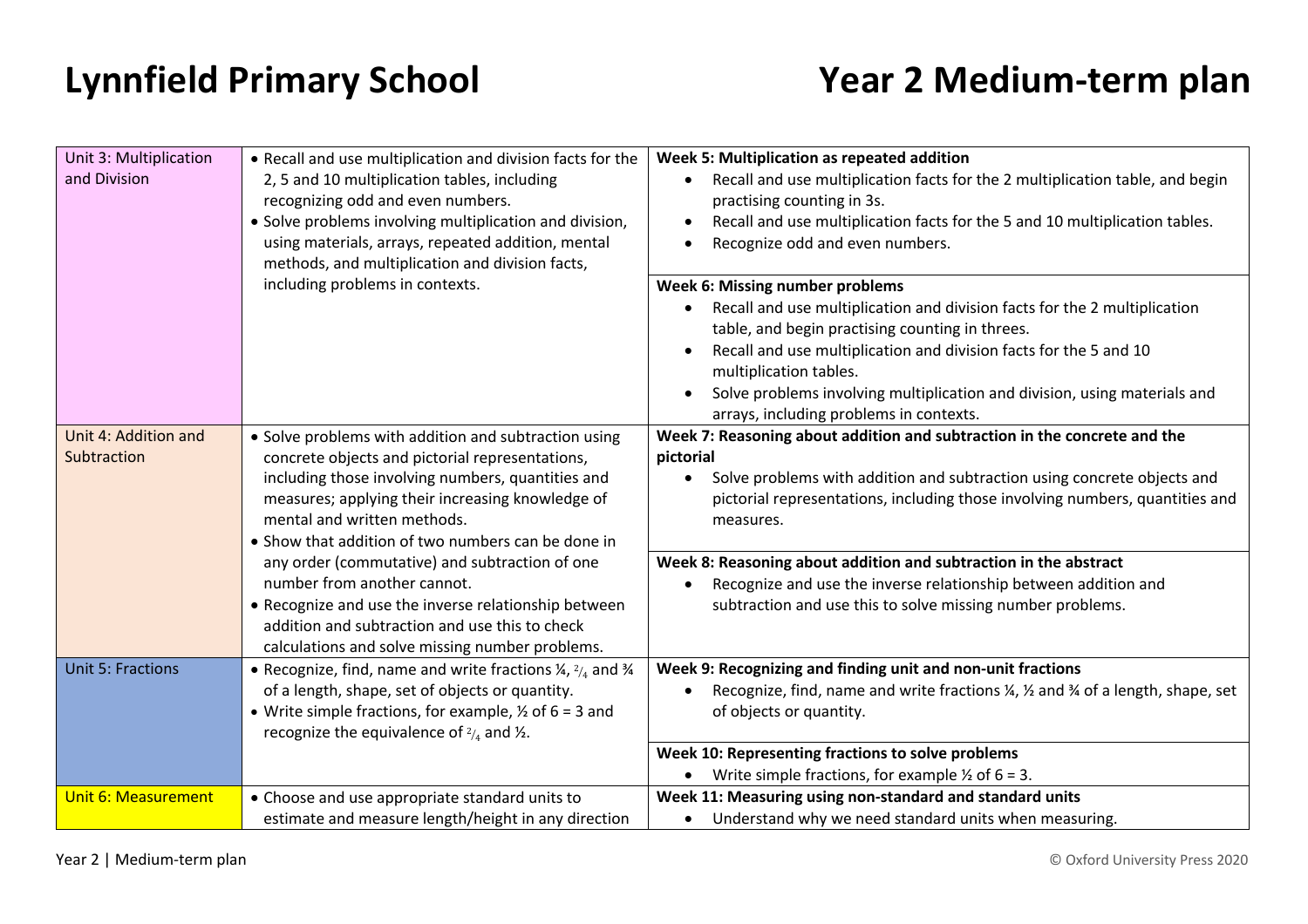| $(m/cm)$ ; mass (kg/g); temperature (°C); capacity                                                                                                                                                                  | Read scales to the nearest appropriate unit.                                                                                                         |
|---------------------------------------------------------------------------------------------------------------------------------------------------------------------------------------------------------------------|------------------------------------------------------------------------------------------------------------------------------------------------------|
| (litres/ml) to the nearest appropriate unit, using<br>rulers, scales, thermometers and measuring vessels.<br>• Compare and order lengths, mass, volume/capacity<br>and record the results using $>$ , $<$ and $=$ . | Week 12: Comparing and ordering measurements<br>Compare and order lengths, mass, volume/capacity and record the results<br>using $>$ , $<$ and $=$ . |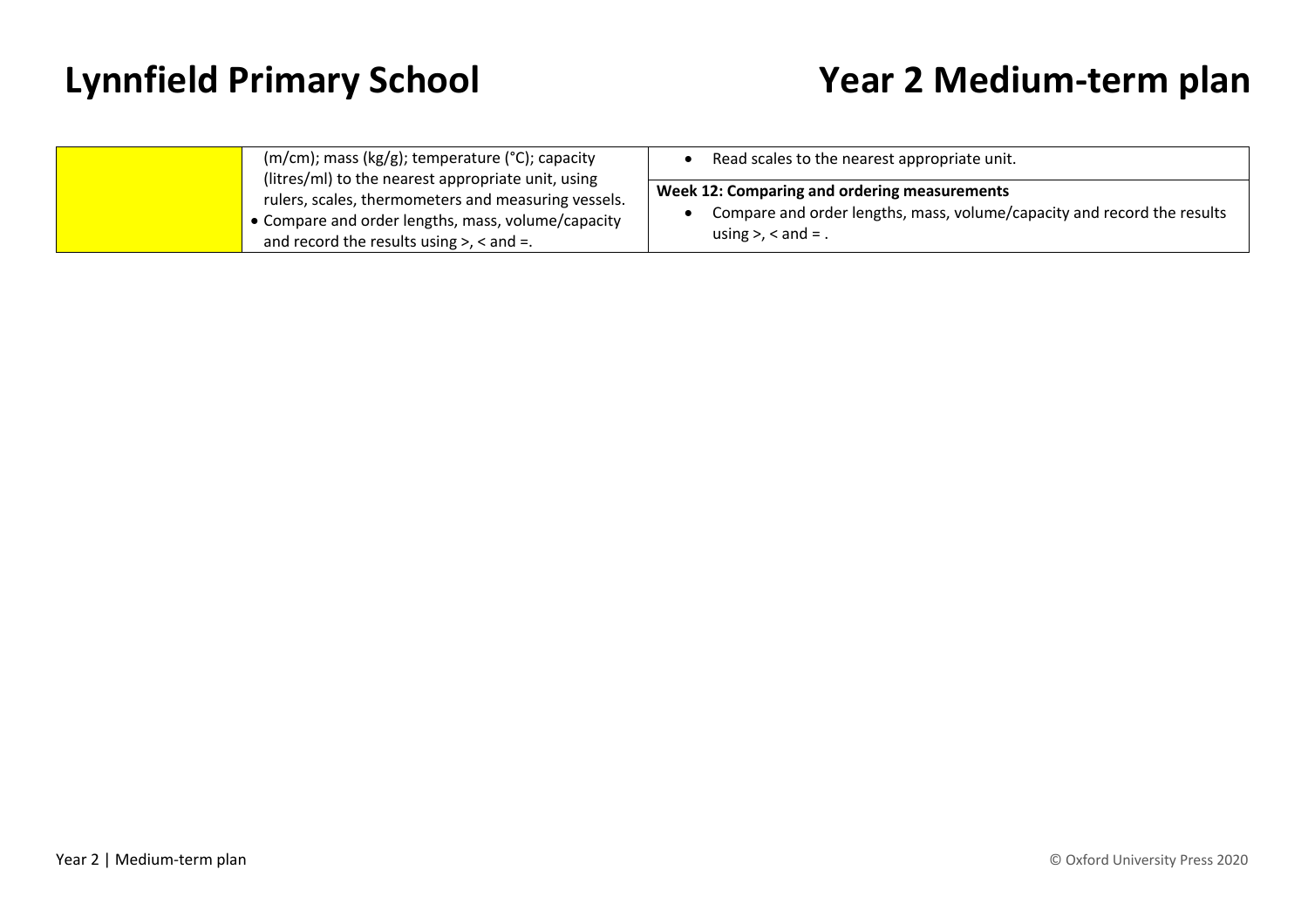| Term 2                              |                                                                                                                                                                                                                                                                                                                                                                                                                                                                                                                                                                                                                                                                                                                                                                                                                                                                                                     |                                                                                                                                                                                                                                                                                                                                                                                                                                                                                                                                                                                                                                                                                                                                                                                                                                                                                                                                                                                                                                                              |  |
|-------------------------------------|-----------------------------------------------------------------------------------------------------------------------------------------------------------------------------------------------------------------------------------------------------------------------------------------------------------------------------------------------------------------------------------------------------------------------------------------------------------------------------------------------------------------------------------------------------------------------------------------------------------------------------------------------------------------------------------------------------------------------------------------------------------------------------------------------------------------------------------------------------------------------------------------------------|--------------------------------------------------------------------------------------------------------------------------------------------------------------------------------------------------------------------------------------------------------------------------------------------------------------------------------------------------------------------------------------------------------------------------------------------------------------------------------------------------------------------------------------------------------------------------------------------------------------------------------------------------------------------------------------------------------------------------------------------------------------------------------------------------------------------------------------------------------------------------------------------------------------------------------------------------------------------------------------------------------------------------------------------------------------|--|
| <b>Unit</b>                         | <b>NC objectives</b>                                                                                                                                                                                                                                                                                                                                                                                                                                                                                                                                                                                                                                                                                                                                                                                                                                                                                | Content                                                                                                                                                                                                                                                                                                                                                                                                                                                                                                                                                                                                                                                                                                                                                                                                                                                                                                                                                                                                                                                      |  |
| Unit 7: Number and<br>place value   | • Use place value and number facts to solve problems.                                                                                                                                                                                                                                                                                                                                                                                                                                                                                                                                                                                                                                                                                                                                                                                                                                               | Week 1: Model the problem<br>Use place value and number facts to solve problems.                                                                                                                                                                                                                                                                                                                                                                                                                                                                                                                                                                                                                                                                                                                                                                                                                                                                                                                                                                             |  |
| Unit 8: Addition and<br>subtraction | • Solve problems with addition and subtraction: using<br>concrete objects and pictorial representations,<br>including those involving numbers, quantities and<br>measures; applying their increasing knowledge of<br>mental and written methods.<br>• Add and subtract numbers using concrete objects,<br>pictorial representations, and mentally, including: a 2-<br>digit number and ones; a 2-digit number and tens;<br>two 2-digit numbers; adding three 1-digit numbers.<br>• Recall and use addition and subtraction facts to 20<br>fluently, and derive and use related facts up to 100.<br>• Show that addition of two numbers can be done in<br>any order (commutative) and subtraction of one<br>number from another cannot.<br>• Recognize and use the inverse relationship between<br>addition and subtraction and use this to check<br>calculations and solve missing number problems. | Week 2: Add pairs of multiples of 10 to 100<br>Recall and use addition and subtraction facts to 20 fluently.<br>Derive and use related facts up to 100.<br>Add and subtract a 2-digit number and tens using concrete objects, pictorial<br>$\bullet$<br>representations, and mentally.<br>Solve problems with addition and subtraction using concrete objects and<br>$\bullet$<br>pictorial representations, including those involving numbers, quantities and<br>measures.<br>Show that addition of two numbers can be done in any order<br>$\bullet$<br>(commutative) and subtraction of one number from another cannot.<br>Recognize and use the inverse relationship between addition and<br>subtraction and use this to solve missing number problems.<br>Week 3: Use inverse relationships to solve problems<br>Add and subtract a 2-digit number and 10s using concrete objects, pictorial<br>representations, and mentally.<br>Add and subtract two 2-digit numbers using concrete objects, pictorial<br>$\bullet$<br>representations, and mentally. |  |
| <b>Unit 9: Measurement</b>          | • Recognize and use symbols for pounds (£) and pence<br>(p); combine amounts to make a particular value.<br>• Find different combinations of coins that equal the<br>same amounts of money.<br>• Solve simple problems in a practical context involving<br>addition and subtraction of money of the same unit,<br>including giving change.                                                                                                                                                                                                                                                                                                                                                                                                                                                                                                                                                          | Week 4: Finding amounts of money and giving change<br>Recognize and use symbols for pounds $(E)$ and pence $(p)$ ; combine amounts<br>to make a particular value.<br>Find different combinations of coins that equal the same amounts of<br>money.<br>Solve simple problems in a practical context involving addition and<br>subtraction of money of the same unit, including giving change.                                                                                                                                                                                                                                                                                                                                                                                                                                                                                                                                                                                                                                                                 |  |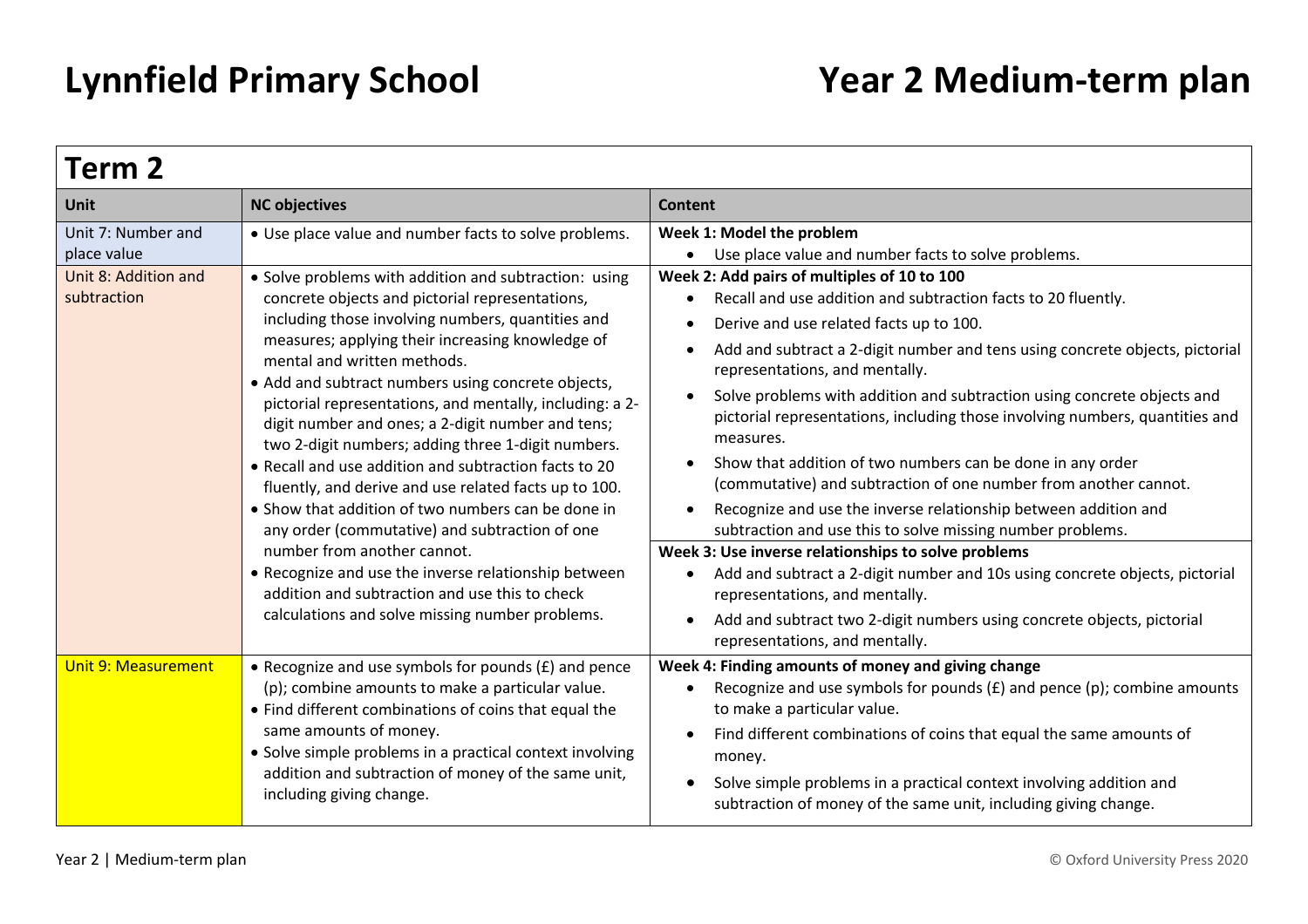| <b>Unit 10: Statistics</b>                                                                               | • Interpret and construct simple pictograms, tally                                                                                                                                                                                                                                                                                                                                                                                                                                                                                                                | Week 5: Construct and interpret simple diagrams                                                                                                                                                                                                                                                                                                                                                                                                                                                                                                                                                                                                                                                                                                                                                                                |
|----------------------------------------------------------------------------------------------------------|-------------------------------------------------------------------------------------------------------------------------------------------------------------------------------------------------------------------------------------------------------------------------------------------------------------------------------------------------------------------------------------------------------------------------------------------------------------------------------------------------------------------------------------------------------------------|--------------------------------------------------------------------------------------------------------------------------------------------------------------------------------------------------------------------------------------------------------------------------------------------------------------------------------------------------------------------------------------------------------------------------------------------------------------------------------------------------------------------------------------------------------------------------------------------------------------------------------------------------------------------------------------------------------------------------------------------------------------------------------------------------------------------------------|
|                                                                                                          | charts, block diagrams and simple tables.                                                                                                                                                                                                                                                                                                                                                                                                                                                                                                                         | Interpret and construct simple pictograms and block diagrams.                                                                                                                                                                                                                                                                                                                                                                                                                                                                                                                                                                                                                                                                                                                                                                  |
|                                                                                                          | • Ask and answer simple questions by counting the<br>number of objects in each category and sorting the                                                                                                                                                                                                                                                                                                                                                                                                                                                           | Ask and answer simple questions by counting the number of objects in each<br>category.                                                                                                                                                                                                                                                                                                                                                                                                                                                                                                                                                                                                                                                                                                                                         |
| categories by quantity.<br>• Ask and answer questions about totalling and<br>comparing categorical data. | Ask and answer questions about categorical data.                                                                                                                                                                                                                                                                                                                                                                                                                                                                                                                  |                                                                                                                                                                                                                                                                                                                                                                                                                                                                                                                                                                                                                                                                                                                                                                                                                                |
| Unit 11: Multiplication<br>and division                                                                  | • Calculate mathematical statements for multiplication<br>and division within the multiplication tables and write<br>them using the multiplication $(x)$ , division $\left(\div\right)$ and<br>equals $(=)$ signs.<br>• Show that multiplication of two numbers can be done<br>in any order (commutative) and division of one<br>number by another cannot.<br>· Solve problems involving multiplication and division,<br>using materials, arrays, repeated addition, mental<br>methods, and multiplication and division facts,<br>including problems in contexts. | Week 6: Multiplication and division fact families<br>Calculate mathematical statements for multiplication and division within<br>the multiplication tables and write them using the multiplication $(x)$ ,<br>division $(\div)$ and equals $(=)$ signs.<br>Show that multiplication of two numbers can be done in any order<br>$\bullet$<br>(commutative) and division of one number by another cannot.<br>Week 7: Solving problems using multiplication and division, sometimes with<br>remainders<br>Solve problems involving multiplication and division, using materials and<br>arrays, including problems in contexts.<br>Calculate mathematical statements for multiplication and division within<br>the multiplication tables and write them using the multiplication (x),<br>division $(\div)$ and equals $(=)$ signs. |
| Unit 12: Fractions                                                                                       | • Recognize, find, name and write fractions $\frac{1}{3}$ , $\frac{1}{4}$ , $\frac{2}{4}$ and<br>% of a length, shape, set of objects or quantity.<br>• Write simple fractions, for example, $\frac{1}{2}$ of 6 = 3 and<br>recognize the equivalence of $\frac{2}{4}$ and $\frac{1}{2}$ .                                                                                                                                                                                                                                                                         | Week 8: Recognizing, finding and naming fractions of area, sets of objects and<br>quantities, and introducing thirds<br>Recognize, find, name and write fractions $\frac{1}{3}$ , $\frac{1}{4}$ , $\frac{2}{4}$ and $\frac{3}{4}$ of a length,<br>shape, set of objects or quantity.<br>Week 9: Finding fractions of quantities and learning about equivalence<br>Write simple fraction, for example $\frac{1}{2}$ of 6 = 3, and recognize the<br>equivalence of $\frac{2}{4}$ and $\frac{1}{2}$ .                                                                                                                                                                                                                                                                                                                             |
| Unit 13: Geometry:<br>properties of shapes                                                               | • Identify and describe the properties of 3-D shapes,<br>including the number of edges, vertices and faces.<br>• Identify 2D shapes on the surface of 3D shapes, (for<br>example, a circle on a cylinder and a triangle on a<br>pyramid).                                                                                                                                                                                                                                                                                                                         | Week 10: Properties of 2D and 3D shapes<br>Identify and describe the properties of 3D shapes, including the number of<br>edges, vertices and faces.<br>Compare and sort common shapes and everyday objects.                                                                                                                                                                                                                                                                                                                                                                                                                                                                                                                                                                                                                    |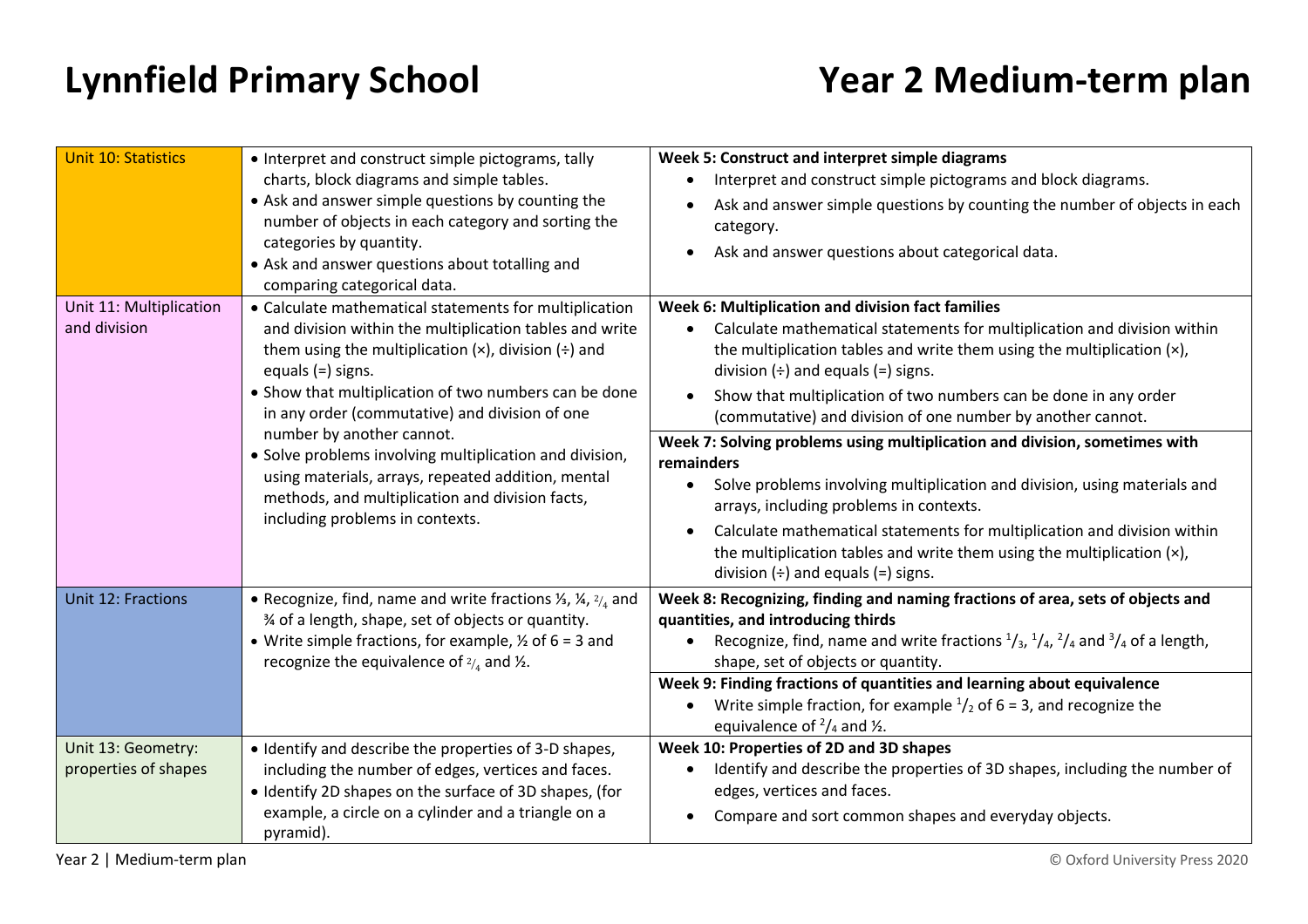| • Identify and describe the properties of 2D shapes,<br>including the number of sides and line symmetry in a<br>vertical line.<br>• Compare and sort common 2-D and 3-D shapes and | Identify 2D shapes as the faces of 3D shapes.<br>Identify and describe the properties of 2D shapes, including the number of<br>edges and line symmetry in a vertical line. |
|------------------------------------------------------------------------------------------------------------------------------------------------------------------------------------|----------------------------------------------------------------------------------------------------------------------------------------------------------------------------|
| everyday objects.                                                                                                                                                                  |                                                                                                                                                                            |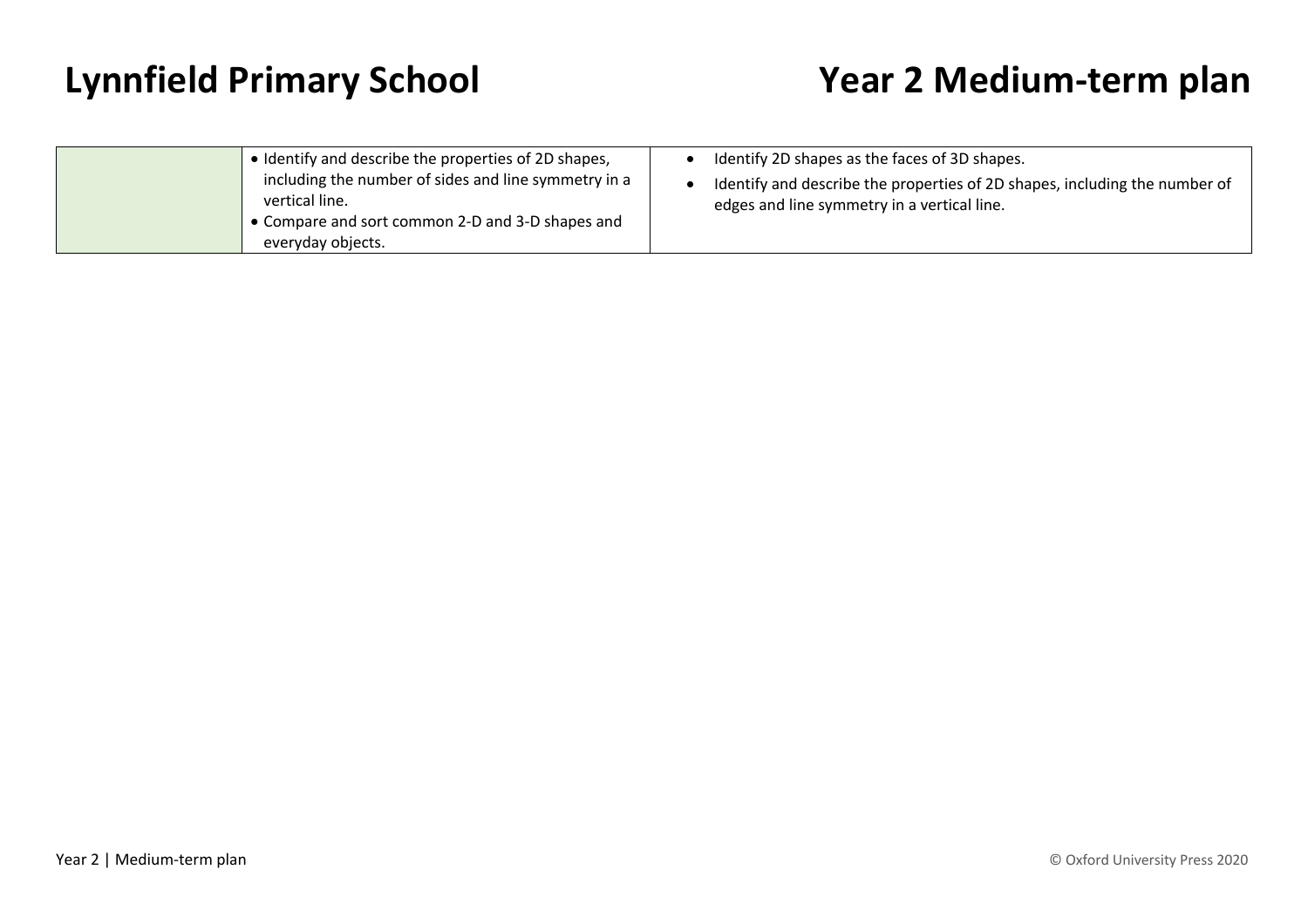| Term 3                               |                                                                                                                                                                                                                                                                                                                                                                                                                                                                                                                                                                                                                                                                                                                                                                                                              |                                                                                                                                                                                                                                                                                                                                                                                                                                                                                                                                       |  |
|--------------------------------------|--------------------------------------------------------------------------------------------------------------------------------------------------------------------------------------------------------------------------------------------------------------------------------------------------------------------------------------------------------------------------------------------------------------------------------------------------------------------------------------------------------------------------------------------------------------------------------------------------------------------------------------------------------------------------------------------------------------------------------------------------------------------------------------------------------------|---------------------------------------------------------------------------------------------------------------------------------------------------------------------------------------------------------------------------------------------------------------------------------------------------------------------------------------------------------------------------------------------------------------------------------------------------------------------------------------------------------------------------------------|--|
| <b>Unit</b>                          | <b>NC objectives</b>                                                                                                                                                                                                                                                                                                                                                                                                                                                                                                                                                                                                                                                                                                                                                                                         | <b>Content</b>                                                                                                                                                                                                                                                                                                                                                                                                                                                                                                                        |  |
| Unit 14: Number and<br>place value   | • Identify, represent and estimate numbers using<br>different representations, including the number line.<br>• Compare and order numbers from 0 up to 100; use <,<br>$>$ and = signs.                                                                                                                                                                                                                                                                                                                                                                                                                                                                                                                                                                                                                        | Week 1: Order and compare 2-digit numbers<br>Identify, represent and estimate numbers using different representations,<br>including the number line.<br>Compare numbers from 0 up to 100, using $\lt$ , $>$ and = signs.<br>Compare and order numbers from 0 up to 100, using $\lt$ , $>$ and = signs.                                                                                                                                                                                                                                |  |
| <b>Unit 15: Measurement</b>          | • Compare and sequence intervals of time.<br>• Tell and write the time to five minutes, including<br>quarter past/to the hour and draw the hands on a<br>clock face to show these times.<br>• Know the number of minutes in an hour and the<br>number of hours in a day.                                                                                                                                                                                                                                                                                                                                                                                                                                                                                                                                     | Week 2: Telling the time to 5 minutes<br>Compare and sequence intervals of time.<br>Tell and write the time to five minutes, including quarter past/to the hour<br>and draw the hands on a clock face to show these times.<br>Know the number of minutes in an hour and the number of hours in a day.                                                                                                                                                                                                                                 |  |
| Unit 16: Addition and<br>subtraction | • Solve problems with addition and subtraction:<br>using concrete objects and pictorial<br>$\circ$<br>representations, including those involving<br>numbers, quantities and measures<br>applying their increasing knowledge of mental<br>$\circ$<br>and written methods.<br>• Recall and use addition and subtraction facts to 20<br>fluently, and derive and use related facts up to 100.<br>• Add and subtract numbers using concrete objects,<br>pictorial representations, and mentally, including:<br>a 2-digit number and ones<br>$\circ$<br>a 2-digit number and tens<br>$\circ$<br>two 2-digit numbers<br>$\circ$<br>adding three 1-digit numbers.<br>$\circ$<br>• Show that addition of two numbers can be done in<br>any order (commutative) and subtraction of one<br>number from another cannot. | Week 3: Developing addition and subtraction strategies<br>Recall and use addition and subtraction facts to 20 fluently.<br>Derive and use related facts up to 100.<br>G<br>Add and subtract 2-digit numbers using concrete objects, pictorial<br>representations, and mentally.<br>Solve problems with addition and subtraction by applying increasing<br>$\bullet$<br>knowledge of mental and written methods.<br>Recognize and use the inverse relationship between addition and<br>subtraction and use this to check calculations. |  |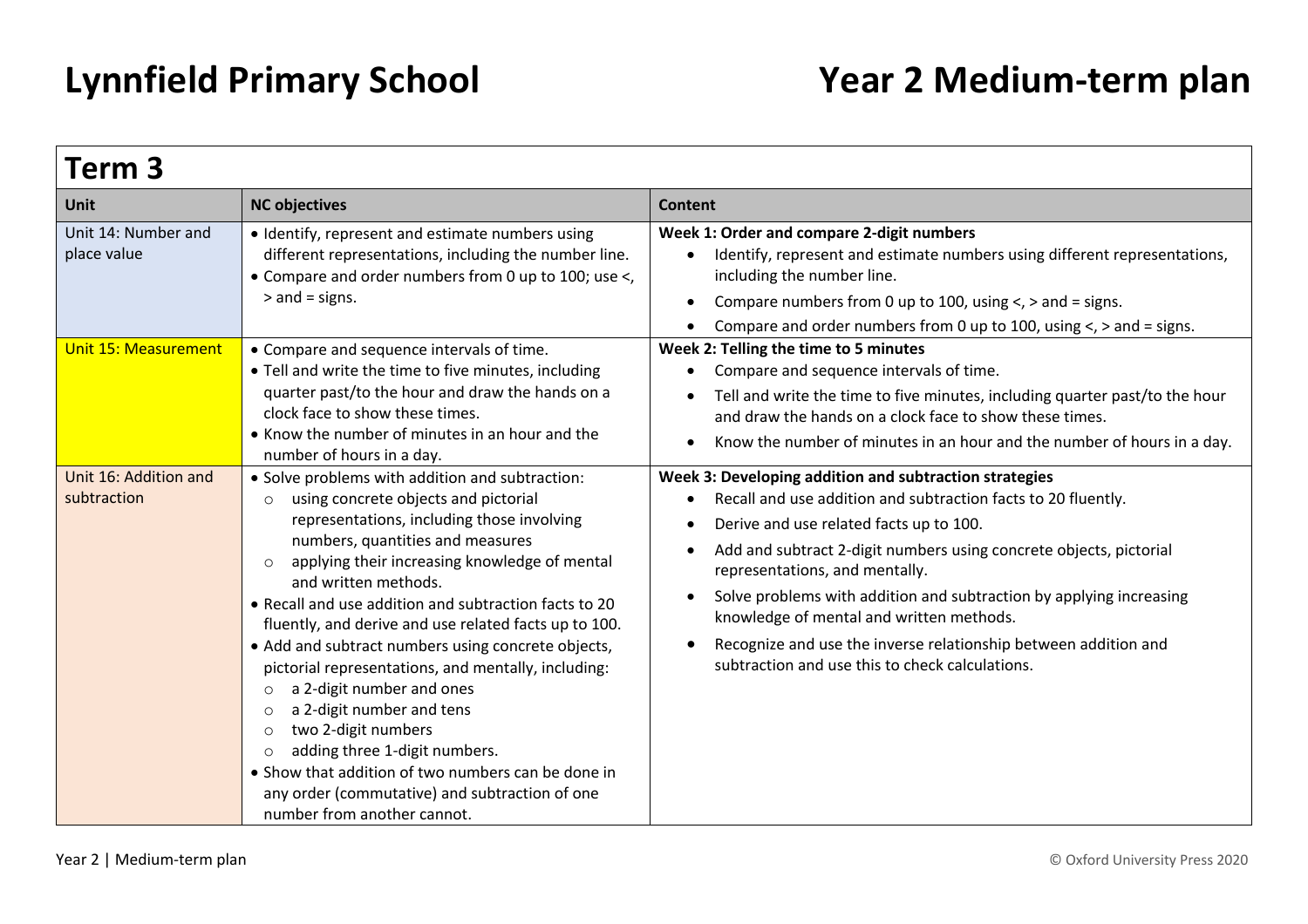|                                              | • Recognize the inverse relationship between addition<br>and subtraction and use this to check calculations and<br>solve missing number problems.                                                                                                                                                                                                                            |                                                                                                                                                                                                                                                                                                                                                                                                                                                |
|----------------------------------------------|------------------------------------------------------------------------------------------------------------------------------------------------------------------------------------------------------------------------------------------------------------------------------------------------------------------------------------------------------------------------------|------------------------------------------------------------------------------------------------------------------------------------------------------------------------------------------------------------------------------------------------------------------------------------------------------------------------------------------------------------------------------------------------------------------------------------------------|
| Unit 17: Multiplication<br>and division      | • Solve problems involving multiplication and division,<br>using materials, arrays, repeated addition, mental<br>methods, and multiplication and division facts,<br>including problems in contexts.                                                                                                                                                                          | Week 4: Using grouping and sharing to solve problems<br>Solve problems involving multiplication and division, using materials, arrays,<br>mental methods, and multiplication and division facts, including problems<br>in contexts.                                                                                                                                                                                                            |
| Unit 18: Geometry:<br>position and direction | • Order and arrange combinations of mathematical<br>objects in patterns and sequences.<br>• Use mathematical vocabulary to describe position,<br>direction and movement, including movement in a<br>straight line and distinguishing between rotation as a<br>turn and in terms of right angles for quarter, half and<br>three-quarter turns (clockwise and anti-clockwise). | Week 5: Pattern, position and direction<br>Order and arrange combinations of mathematical objects in patterns and<br>sequences.<br>Use mathematical vocabulary to describe position, direction and movement<br>in a straight line.<br>Use mathematical vocabulary to describe movement, distinguishing<br>between rotation as a turn and in terms of right angles for quarter, half and<br>three-quarter turns (clockwise and anti-clockwise). |
| <b>Unit 19: Statistics</b>                   | • Interpret and construct simple pictograms, tally<br>charts, block diagrams and simple tables.<br>• Ask and answer simple questions by counting the<br>number of objects in each category and sorting the<br>categories by quantity.<br>• Ask and answer questions about totalling and<br>comparing categorical data.                                                       | Week 6: Representing and interpreting data<br>Interpret and construct simple pictograms, tally charts, block diagrams and<br>simple tables.<br>Ask and answer simple questions by counting the number of objects in each<br>category and sorting the categories by quantity.<br>Ask and answer questions about totalling and comparing categorical data.                                                                                       |
| Unit 20: Fractions                           | • Recognize, find, name and write fractions $\frac{1}{3}$ , $\frac{1}{4}$ , $\frac{2}{4}$ and<br>% of a length, shape, set of objects or quantity.<br>• Write simple fractions, for example, $\frac{1}{2}$ of 6 = 3 and<br>recognize the equivalence of $\frac{2}{4}$ and $\frac{1}{2}$ .                                                                                    | Week 7: Relationships between fractional parts and wholes<br>Recognize, find, name and write fractions $\frac{1}{3}$ , $\frac{1}{4}$ , $\frac{2}{4}$ and $\frac{3}{4}$ of a length, set<br>of objects or quantity.<br>Write simple fractions, for example $\frac{1}{2}$ of 6 = 3, and recognize the<br>equivalence of $\frac{2}{4}$ and $\frac{1}{2}$ .                                                                                        |
| Unit 21: Addition and<br>subtraction         | • Solve problems with addition and subtraction:<br>using concrete objects and pictorial<br>$\circ$<br>representations, including those involving<br>numbers, quantities and measures                                                                                                                                                                                         | Week 8: Problem solving using additive reasoning<br>Recall and use addition and subtraction facts to 20 fluently.<br>Derive and use related facts up to 100.                                                                                                                                                                                                                                                                                   |